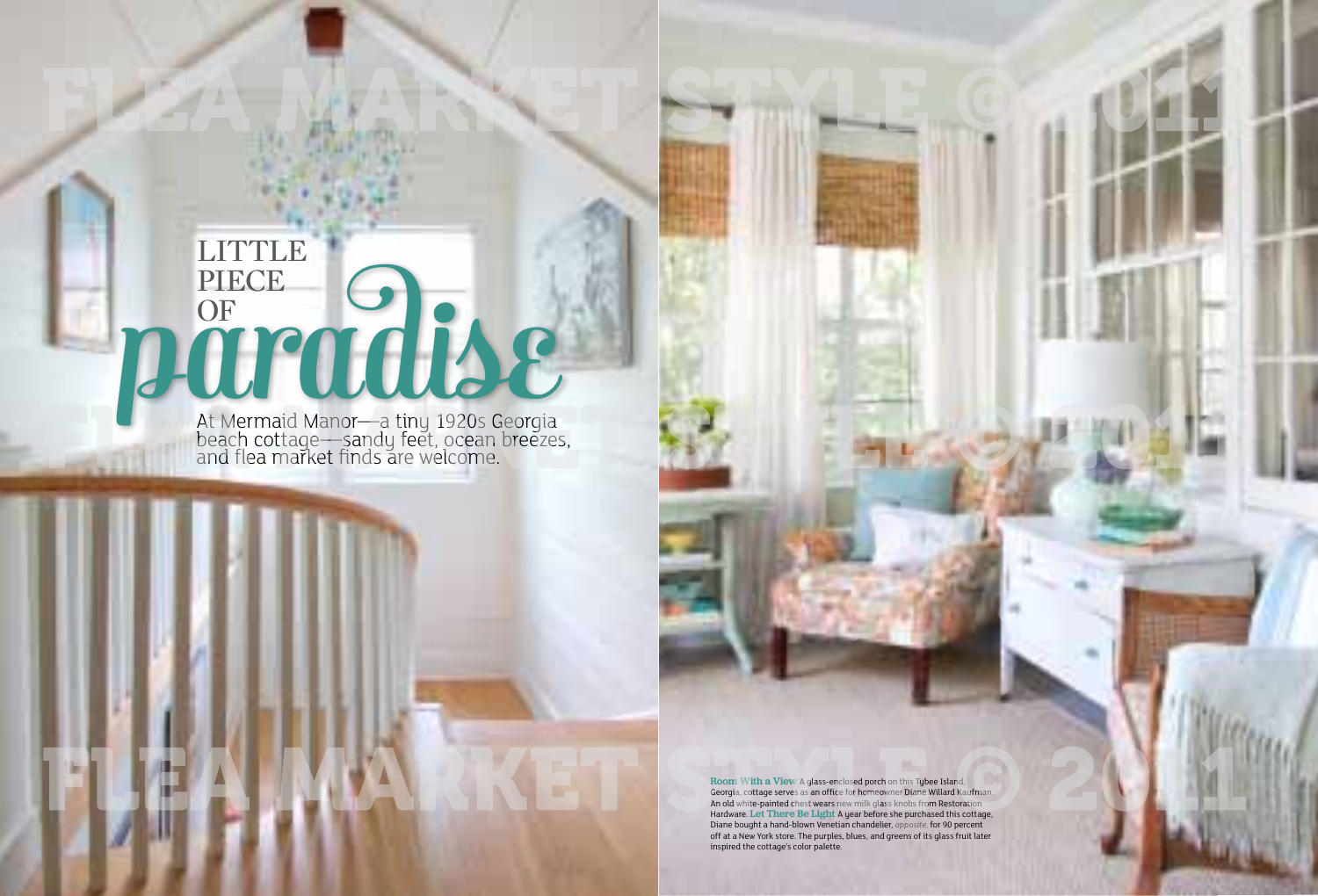

Twelve years ago, Diane Willard Kaufman arrived on Georgia's Tybee Island newly divorced and without a plan. Today—10 wholehouse renovations later she has won historic preservation awards, raises money for service dogs,



and runs Mermaid Cottages, a company she founded to manage beach rentals for vacationers. "Women can empower themselves to accomplish whatever they want to in life," she says. "I'm not unique or special. I just worked toward my goals and believed in myself."

Pale and Interesting An old piano bench and vintage suitcases sit under the home's original fireplace mantel; the chimney had to be removed when the house was moved to its new location, so the fireplace was closed up. All of the art in Diane's home is by local Georgia artists. A line of whelks, the official Georgia state seashell, were found on a nearby island.



**mermaid manor is the name** Diane gave this charming 1920s cottage, which has been her home for five years. "I love projects and I love to save old houses," she says. Unlike some of the other Tybee homes she has redone, this little two-bedroom was not considered historic. That meant there were no restrictions on colors or construction, leaving her design options wide open. "We could make it as fun as we wanted to," says Diane, who turned to designer Jane Coslick for help creating a bright and airy space. The dark pine walls were coated with cheery white paint. Walls in the new attic bedroom and bath were covered with white wood, laid horizontally for true vintage charm. Flea market chairs, chipped-paint tables, and collections of vintage suitcases, colorful Fiestaware, and faded old linens outfit the cozy rooms with a restful white palette with pops of greens and blues. "I created a nest here," Diane says. "I needed a restful place."

*Before & After* The 800-square-foot 1920s cottage. *above,* was relocated to make way for new construction. A new tin roof, *left,* green HardiPlank siding, and second storey were added.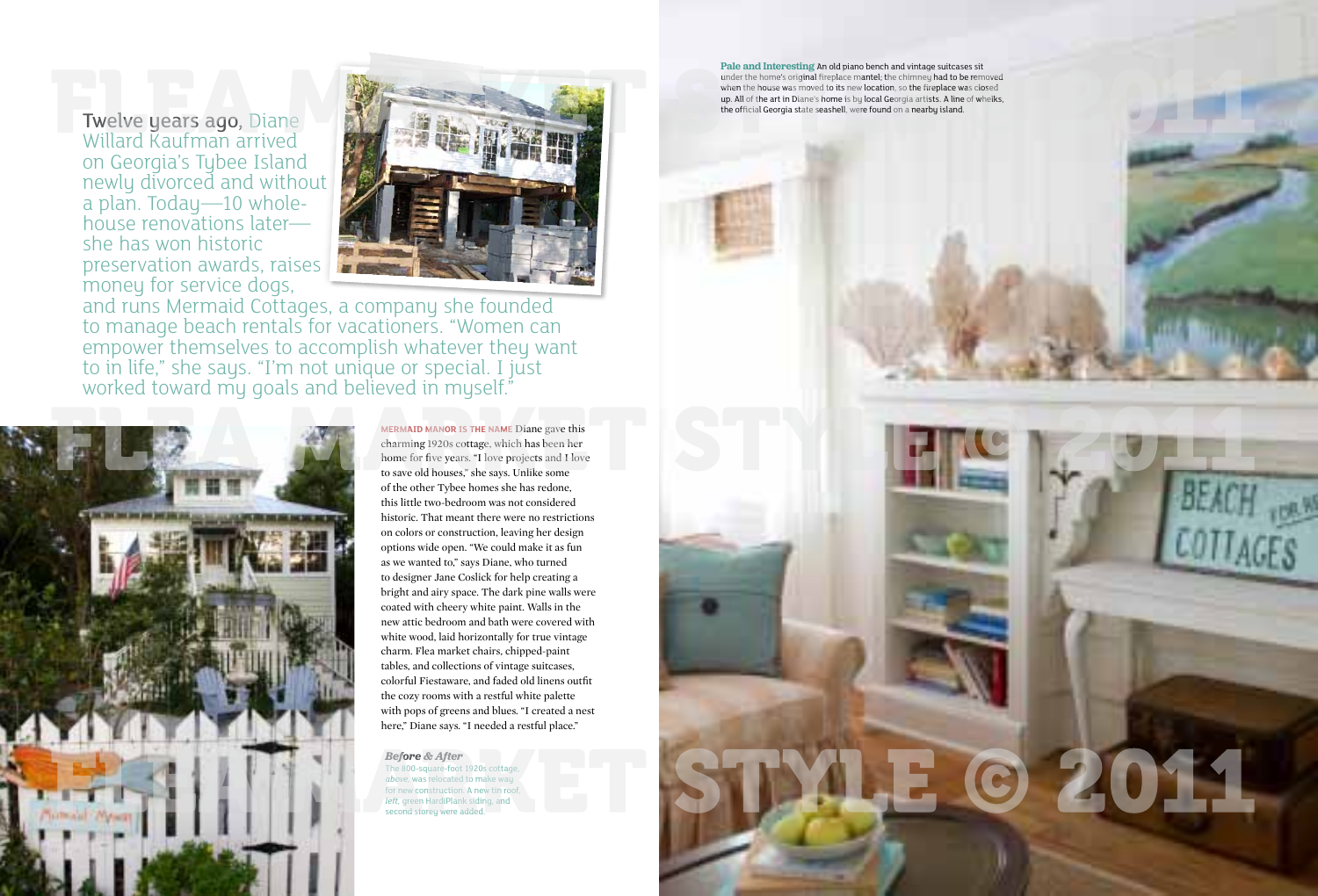# "I'm 56, and I've only recently become a junker and picker. I found my passion in midlife."

**—homeowner diane Kaufman**

Shell Games Natural coral and bleached shells, *top left,* are piled in a yellow, footed bowl. Give Us a Smooch A kissing-dog statue, *left middle,* reminds Diane of her two dogs, Danny, a black lab, and Sophie, a yellow lab. Upstairs, Downstairs An old pipe, *left bottom,* is called into service as a handrail in the stairway to the new second floor. It's a Dog's Life Because Diane is a dog lover who believes her four-legged friends belong on couches and chairs, she has a simple decorating rule: "Slipcovers, slipcovers, and more slipcovers." The living room's skirted slipcovers, *below,* are 100-percent cotton, so Diane can toss them in her washing machine each week. (No expensive dry cleaning bills, thank you very much!)











# *Slip Ups*

Bonus: Washable slipcovers are not only pretty, but also dog- and kidfriendly.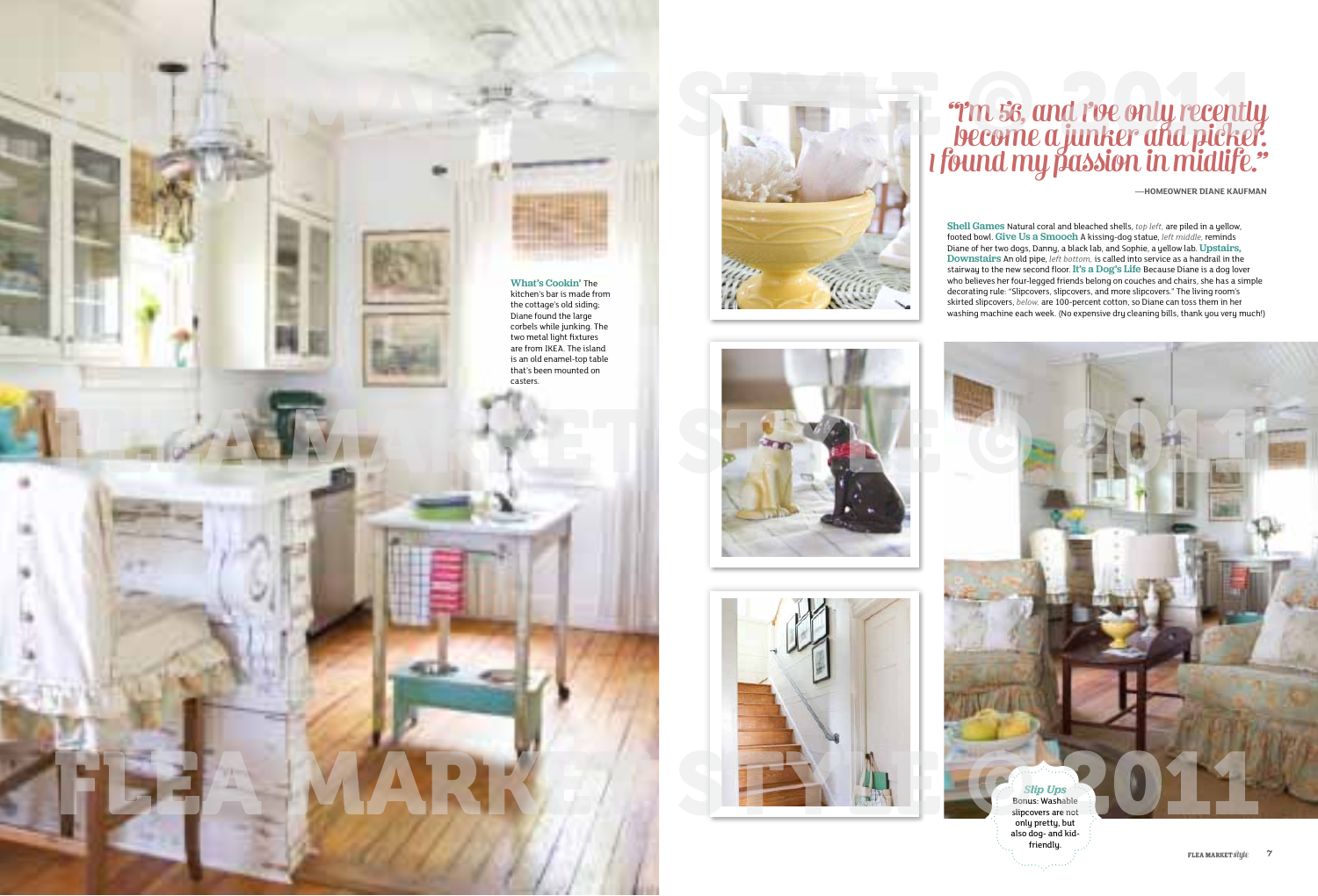



## Precious Pearl In

the master bedroom, a simple backdrop of white furniture, white curtains, and white bedding lets the artwork and accessories shine. The dramatic oyster painting is by local artist Bellamy Murphy.



**—homeowner diane Kaufman**



Blue Sky Day Original knobs adorn an old blue dresser, *above,* in Diane's master bedroom. Why hide pretty plates? She hung the ones she received from an aunt on the wall. The candle holder is made of oyster shells. Sunny-side Up Diane had milk glass knobs in two colors—blue and green—left over from other projects so she added them to an old yellow

dresser, *right,* in the master bathroom.